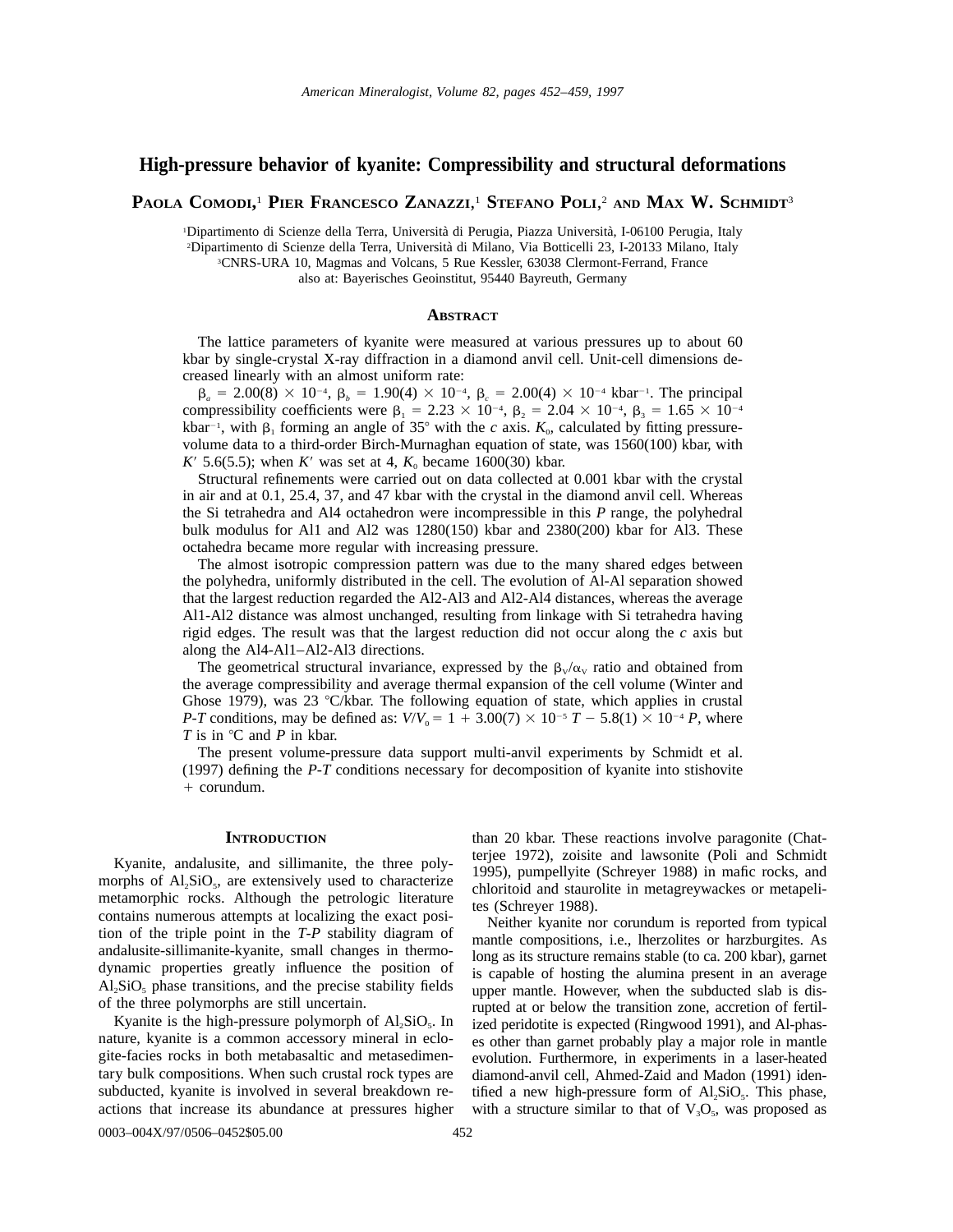| $P$ (kbar)                 | 0.001         | 0.1  | 25.4 | 37   | 47   |
|----------------------------|---------------|------|------|------|------|
| No. measured reflections   | 1940          | 1114 | 1118 | 1113 | 1106 |
| No. unique $(l > 3\sigma)$ | 1660          | 364  | 373  | 359  | 343  |
| No. parameters             | 146           | 65   | 65   | 65   | 65   |
| $R_{\text{int}}$           |               | 7.6  | 4.9  | 7.0  | 4.0  |
| Scan speed (%)             | $0.12 - 0.04$ | 0.05 | 0.05 | 0.05 | 0.05 |
| Scan width $(°)$           | 2.6           | 2.4  | 2.4  | 2.4  | 2.4  |
| R%                         | 2.8           | 8.2  | 5.9  | 6.8  | 8.0  |

**TABLE 1.** Refinement details of kyanite

a candidate for hosting aluminum in the lower mantle. Liu (1974) found that kyanite decomposes to its oxide components, corundum and stishovite, at pressures of 160 kbar and temperatures of  $1000-1400$  °C. Similar behavior was observed in the germanate analogue of kyanite  $AI_2GeO_5$ , which disproportionates at pressures of 70 kbar (Ringwood and Reid 1969).

Despite the importance of kyanite both for thermodynamic data retrieval of high-pressure phases and for subducted slab evolution, equations of state for kyanite are still poorly known. For example, with the exception of preliminary compressibilities determined by Brace et al. (1969) on synthetic pressed aggregates and shock wave data of Marsh (1980), X-ray single-crystal compressibility measurements on this phase are not available. An attempt to determine the bulk modulus of kyanite was made by Irifune et al. (1995) from a thermodynamic analysis of phase equilibrium data based on an experimental study of kyanite decomposition at high pressure and temperature. The aims of the present study, together with a companion paper on the experimental reversal of the kyanite  $=$  corundum  $+$  stishovite reaction (Schmidt et al. 1997), were to determine the high-pressure behavior of kyanite and to evaluate its thermodynamic properties. This first paper deals with crystal structure modifications at high pressures and the determination of compressibilities through single crystal X-ray diffraction in a diamondanvil cell. Comparisons of high-pressure and high-temperature data (Winter and Ghose 1979) may also clarify structural evolution with *P* and *T* and the geometric stability of the structure of kyanite to define its equation of state.

#### **EXPERIMENTAL PROCEDURE**

The kyanite specimen comes from Minas Gerais, Brazil. Its chemical formula, resulting from the average of several points of SEM-EDS microanalysis, is  $Al_{1.98}Fe_{0.02}SiO_5.$ 

A Merrill-Bassett diamond anvil cell (DAC) with ⅛ carat diamonds of 800  $\mu$ m as culet face diameter was used for the high-pressure study. Steel foil,  $250 \mu m$  thick and with a hole of  $300 \mu m$  diameter, was used as gasket material. A  $Sm^{2+}$ -BaFCl powder for pressure calibration (Comodi and Zanazzi 1993) and a 16:3:1 methanol:ethanol:water mixture as pressure-transmitting medium were introduced into the DAC together with the sample. Pressure was monitored by measuring the wavelength shift of the  $Sm^{2+}$  line excited by a 100 mW argon laser and detected by a 100 cm Jarrell-Ash optical spectrometer. The precision of pressure measurements was 0.5 kbar. The lattice parameters of four crystals, with dimensions up to  $0.12 \times 0.10 \times 0.06$  mm, selected from the same sample and independently mounted in the DAC, were determined at various pressures between 0.001 and 58 kbar by applying the least-squares method to the Bragg angles of about 30 accurately centered reflections in the range 10– 300  $\degree$ *θ*. The measurements on different crystals allowed us to repeat the compressibility determinations and to investigate the effect due to a different mounting of the sample and a different set of accessible reflections. Unfortunately because of the perfect (100) cleavage of kyanite, all selected crystals had [100] coinciding with the DAC axis, and therefore access to the reciprocal lattice was reduced in this direction.

Diffraction data were collected at room conditions on a Philips PW1100 four-circle diffractometer from a crystal of  $0.14 \times 0.10 \times 0.08$  mm, using a graphite monochromater for MoK $\alpha$  radiation ( $\lambda = 0.7107$  Å); scans with scan width  $2.6^{\circ}$  and speed in the range  $0.04-0.12^{\circ}$  $s^{-1}$  were employed. 1940 integrated intensities (up to  $350\theta$ ) were collected for structural refinement (Table 1). Empirical absorption correction based on the method of North et al. (1968) was applied: transmission factors were in the range 1.0–0.85. A value of 1660 unique reflections with intensities higher than  $3\sigma$  were employed for the refinement with anisotropic displacement parameter in space group *P* using the SHELX-76 program (Sheldrick 1976) and starting from the atomic coordinates of Burnham (1963). The final agreement index was 2.8% for 146 parameters. The neutral atomic scattering factor values from the *International Tables for X-ray Crystallography* (Ibers and Hamilton 1974) were used.

The intensity data of kyanite were collected at 25.4, 37, and 47 kbar up to  $35^{\circ}$ , adopting nonbisecting geometry (Denner et al. 1978) and  $2.4^{\circ}$   $\omega$  scans; when possible, the measurements were repeated at different azimutal  $\Psi$ angle. Data were corrected for pressure-cell absorption by an experimental attenuation curve (Finger and King 1978). Because systematic errors may be introduced by comparison of refinement results obtained by reflections measured in room conditions belonging to the whole reciprocal lattice with results obtained by reflections mea-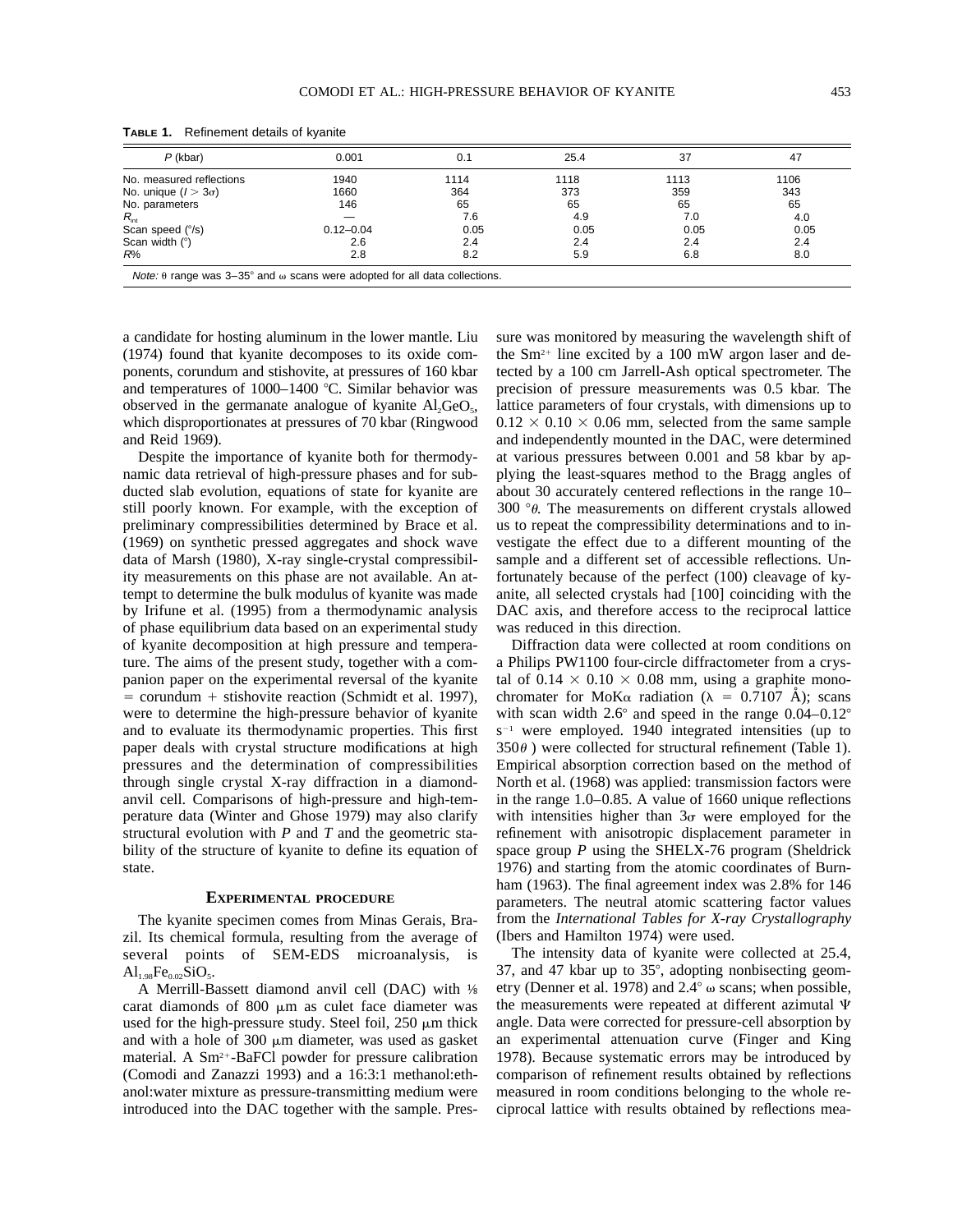**TABLE 2.** Atomic fractional coordinates and displacement factors  $(\AA^2)$ 

| Atom            | X                     | у                      | z                      | U/Ueq                  |
|-----------------|-----------------------|------------------------|------------------------|------------------------|
| Si1             | 0.2963(1)             | 0.0649(1)              | 0.7067(1)              | 0.0040(1)              |
|                 | 0.297(1)              | 0.0651(5)              | 0.7070(7)              | 0.0052(8)              |
|                 | 0.298(1)              | 0.0660(5)              | 0.7073(6)              | 0.0025(7)              |
|                 | 0.299(2)              | 0.0660(6)              | 0.7080(7)              | 0.0034(8)              |
|                 | 0.298(2)              | 0.0655(8)              | 0.7069(9)              | 0.003(1)               |
| Si2             | 0.2910(1)             | 0.3318(1)              | 0.1892(1)              | 0.0038(1)              |
|                 | 0.292(2)              | 0.3321(5)              | 0.1893(7)              | 0.0053(8)              |
|                 | 0.292(2)              | 0.3316(5)              | 0.1895(6)              | 0.0031(7)              |
|                 | 0.293(2)              | 0.3319(5)              | 0.1892(7)              | 0.0026(8)              |
|                 | 0.294(2)              | 0.3325(8)              | 0.1897(9)              | 0.003(1)               |
| AI1             | 0.3254(1)<br>0.323(2) | 0.7042(1)<br>0.7038(5) | 0.4582(1)<br>0.4582(7) | 0.0047(1)              |
|                 | 0.326(2)              | 0.7043(6)              | 0.4592(7)              | 0.006(1)<br>0.0037(7)  |
|                 | 0.328(2)              | 0.7051(7)              | 0.4600(9)              | 0.0055(9)              |
|                 | 0.326(3)              | 0.705(1)               | 0.458(1)               | 0.006(1)               |
| AI <sub>2</sub> | 0.2974(1)             | 0.6988(1)              | 0.9505(1)              | 0.0046(1)              |
|                 | 0.298(2)              | 0.6991(5)              | 0.9501(7)              | 0.0061(9)              |
|                 | 0.299(2)              | 0.6992(5)              | 0.9506(7)              | 0.0045(7)              |
|                 | 0.297(2)              | 0.6989(6)              | 0.9495(8)              | 0.0040(8)              |
|                 | 0.295(2)              | 0.6989(9)              | 0.950(1)               | 0.006(1)               |
| AI3             | 0.0997(1)             | 0.3861(1)              | 0.6405(1)              | 0.0045(1)              |
|                 | 0.101(2)              | 0.3856(6)              | 0.6409(7)              | 0.0052(9)              |
|                 | 0.103(2)              | 0.3866(6)              | 0.6403(7)              | 0.0036(7)              |
|                 | 0.102(2)              | 0.3867(7)              | 0.6409(8)              | 0.0041(9)              |
|                 | 0.102(2)              | 0.3879(9)              | 0.641(1)               | 0.000(1)               |
| AI4             | 0.1120(1)             | 0.9174(1)<br>0.9170(5) | 0.1648(1)              | 0.0047(1)              |
|                 | 0.111(2)<br>0.112(2)  | 0.9181(5)              | 0.1648(8)<br>0.1652(7) | 0.0053(9)<br>0.0037(8) |
|                 | 0.113(2)              | 0.9184(7)              | 0.1653(8)              | 0.0053(9)              |
|                 | 0.110(2)              | 0.9144(8)              | 0.163(1)               | 0.001(1)               |
| O1              | 0.1094(2)             | 0.1469(2)              | 0.1288(2)              | 0.0054(2)              |
|                 | 0.104(4)              | 0.146(1)               | 0.128(2)               | 0.01(2)                |
|                 | 0.108(4)              | 0.148(1)               | 0.132(2)               | 0.006(2)               |
|                 | 0.109(5)              | 0.148(2)               | 0.130(2)               | 0.011(3)               |
|                 | 0.119(5)              | 0.150(2)               | 0.134(2)               | 0.002(3)               |
| O2              | 0.1231(2)             | 0.6855(1)              | 0.1815(2)              | 0.0049(2)              |
|                 | 0.130(5)              | 0.686(1)               | 0.184(2)               | 0.003(2)               |
|                 | 0.129(4)              | 0.687(1)               | 0.184(2)               | 0.003(2)               |
|                 | 0.128(5)              | 0.685(1)               | 0.181(2)               | 0.003(2)               |
| O3              | 0.116(6)<br>0.2750(2) | 0.680(2)<br>0.4546(1)  | 0.181(2)<br>0.9546(2)  | 0.001(3)<br>0.0058(3)  |
|                 | 0.272(3)              | 0.454(1)               | 0.954(1)               | 0.004(2)               |
|                 | 0.272(3)              | 0.455(1)               | 0.956(1)               | 0.004(2)               |
|                 | 0.276(4)              | 0.454(1)               | 0.951(2)               | 0.005(2)               |
|                 | 0.280(5)              | 0.455(2)               | 0.953(1)               | 0.002(3)               |
| O4              | 0.2832(2)             | 0.9356(1)              | 0.9357(2)              | 0.0056(3)              |
|                 | 0.282(4)              | 0.935(1)               | 0.934(2)               | 0.006(2)               |
|                 | 0.283(4)              | 0.936(1)               | 0.936(2)               | 0.004(2)               |
|                 | 0.283(4)              | 0.933(2)               | 0.935(2)               | 0.008(2)               |
|                 | 0.278(5)              | 0.934(2)               | 0.937(2)               | 0.000(3)               |
| O5              | 0.1083(2)             | 0.1521(2)              | 0.6666(2)              | 0.0052(2)              |
|                 | 0.106(5)<br>0.110(5)  | 0.150(1)<br>0.151(1)   | 0.664(2)               | 0.004(2)               |
|                 | 0.113(5)              | 0.152(1)               | 0.665(2)<br>0.666(2)   | 0.008(2)<br>0.002(2)   |
|                 | 0.119(6)              | 0.155(2)               | 0.667(2)               | 0.002(3)               |
| O6              | 0.1221(2)             | 0.6306(2)              | 0.6390(2)              | 0.0051(2)              |
|                 | 0.119(4)              | 0.629(1)               | 0.637(2)               | 0.005(2)               |
|                 | 0.118(4)              | 0.631(1)               | 0.638(2)               | 0.004(2)               |
|                 | 0.115(5)              | 0.629(2)               | 0.638(2)               | 0.012(3)               |
|                 | 0.121(5)              | 0.633(2)               | 0.640(2)               | 0.001(3)               |
| O7              | 0.2823(2)             | 0.4452(2)              | 0.4288(2)              | 0.0058(3)              |
|                 | 0.284(4)              | 0.445(1)               | 0.429(2)               | 0.009(2)               |
|                 | 0.285(4)              | 0.446(1)               | 0.429(2)               | 0.004(2)               |
|                 | 0.284(4)              | 0.444(2)               | 0.429(2)               | 0.012(3)               |
|                 | 0.287(5)              | 0.447(2)               | 0.429(2)               | 0.000(3)               |
| O8              | 0.2914(2)             | 0.9469(1)              | 0.4659(2)              | 0.0058(3)              |
|                 | 0.292(3)<br>0.292(3)  | 0.948(1)               | 0.463(1)<br>0.465(1)   | 0.005(2)               |
|                 | 0.292(4)              | 0.947(1)<br>0.946(1)   | 0.465(1)               | 0.006(2)<br>0.004(2)   |
|                 | 0.291(5)              | 0.946(2)               | 0.462(2)               | 0.003(3)               |
| O9              | 0.5007(2)             | 0.2751(2)              | 0.2447(2)              | 0.0055(3)              |
|                 | 0.499(4)              | 0.277(1)               | 0.245(2)               | 0.008(2)               |
|                 | 0.499(4)              | 0.275(1)               | 0.245(2)               | 0.004(2)               |
|                 | 0.504(5)              | 0.275(2)               | 0.245(2)               | 0.010(2)               |

| Table 2. | Continued |
|----------|-----------|
|----------|-----------|

| Atom            |                                                                       |                                                                       | z                                                                     | U/Ueq                                                                 |
|-----------------|-----------------------------------------------------------------------|-----------------------------------------------------------------------|-----------------------------------------------------------------------|-----------------------------------------------------------------------|
| O <sub>10</sub> | 0.511(6)<br>0.5012(2)<br>0.494(6)<br>0.498(5)<br>0.499(6)<br>0.511(7) | 0.273(2)<br>0.2310(2)<br>0.231(2)<br>0.232(1)<br>0.232(2)<br>0.237(2) | 0.247(2)<br>0.7561(2)<br>0.753(2)<br>0.754(2)<br>0.753(2)<br>0.758(2) | 0.005(3)<br>0.0053(3)<br>0.005(2)<br>0.004(2)<br>0.001(2)<br>0.005(3) |

Note: For each atom, values from top to bottom correspond to the refinement at 0.001, 0.1, 25.4, 37, and 47 kbar respectively. Estimated standard deviations are in parentheses and refer the last digit. For HP refinements the isotropic thermal parameters  $(U)$  is reported, whereas for the room condition refinement  $U_{eq}$  is shown.

sured from a limited part of the reciprocal space within the DAC, the same set of intensity data was collected at 0.1 kbar from the same crystal with the use of the same procedure.

Intensity data were analyzed with a digital procedure (Comodi et al. 1994) and visually inspected to eliminate errors due to the overlap of diffraction effects from various components of the DAC or to shadowing by the gasket. Reflections measured at different  $\Psi$  angles were then merged to form an independent data set.

The structure was refined with individual isotropic atomic displacement parameters. Final *R* values were 8.2, 5.9, 6.8, and 8.0% for 364, 373, 359, and 343 independent observed reflections and 65 parameters, respectively, for refinements at 0.1, 25.4, 37, and 47 kbar. Details of refinements are listed in Table 1 and resulting fractional atomic positions and thermal parameters are given in Table 2. Observed and calculated structure factors are listed in Table 31 .

### **RESULTS AND DISCUSSION**

## **Compressibility**

Unit-cell parameters of kyanite are given as a function of pressure in Table 4 and in Figure 1. As is clear from the standard deviation of the measurements, both lattice parameter *a* and  $\beta$  and  $\gamma$  angles were determined with a precision less than that of the other cell parameters because of the mounting of the crystal in the DAC. Kyanite deformed linearly in the pressure range examined, following an almost isotropic compression pattern. Linear regressions yielded mean axial compressibilities for *a, b,* and *c* axes of  $2.00(8) \times 10^{-4}$ ,  $1.90(4) \times 10^{-4}$  and  $2.00(4)$  $\times$  10<sup>-4</sup> kbar<sup>-1</sup> respectively. The linear volume compressibility was  $5.8(1) \times 10^{-4}$  kbar<sup>-1</sup>, with  $K = 1720(30)$  kbar (Fig. 2).

The principal axes of the strain ellipsoid were calculated with the STRAIN program (Ohashi 1982), using lattice parameter values from regression equations. The principal strain axes, reported in Table 5 with their orientation with respect to the unit-cell axes, show a com-

<sup>1</sup> A copy of Table 3 may be ordered as Document AM-97-637 from the Business Office, Mineralogical Society of America, 1015 Eighteenth Street, NW, Suite 601, Washington DC 20036 USA. Please remit \$5.00 in advance for the microfiche.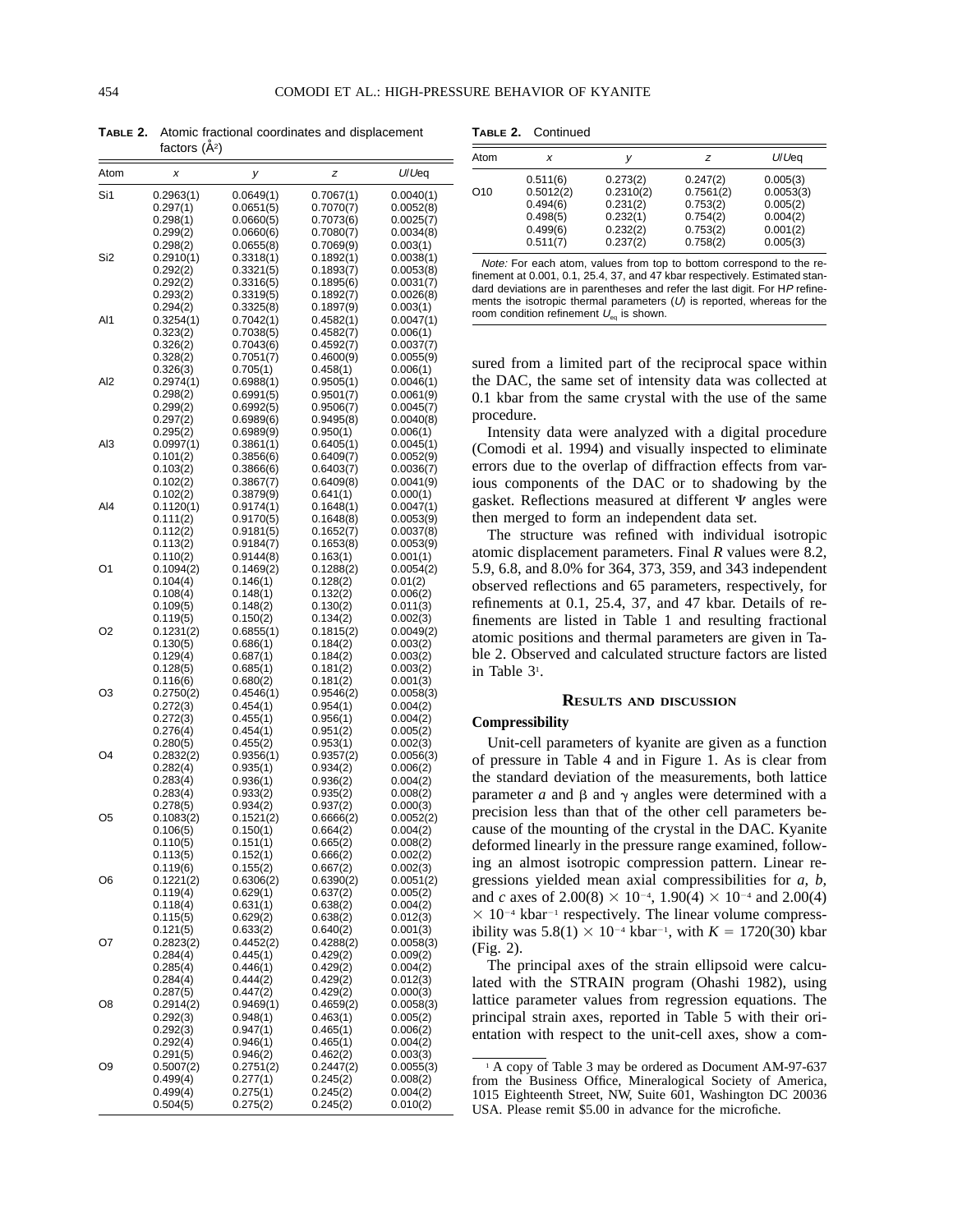| Sample | $P$ (kbar) | $a(\AA)$ | $b(\AA)$ | $C(\AA)$ | $\alpha$ (°) | $\beta$ (°) | $\gamma$ (°) | $V(\AA^3)$ |
|--------|------------|----------|----------|----------|--------------|-------------|--------------|------------|
|        | 0.001      | 7.124(2) | 7.856(2) | 5.577(2) | 89.99(2)     | 101.15(2)   | 105.95(2)    | 293.9(3)   |
|        | 0.1        | 7.117(5) | 7.860(3) | 5.575(2) | 90.02(3)     | 101.02(5)   | 106.06(5)    | 293.7(4)   |
|        | 7.9        | 7.106(5) | 7.848(3) | 5.566(2) | 90.07(3)     | 100.96(5)   | 106.03(5)    | 292.4(4)   |
|        | 15.2       | 7.100(5) | 7.837(3) | 5.556(2) | 90.11(3)     | 100.91(5)   | 106.06(5)    | 291.2(4)   |
|        | 25.4       | 7.079(5) | 7.824(3) | 5.547(2) | 90.13(3)     | 101.00(5)   | 105.98(5)    | 289.4(4)   |
|        | 23.8       | 7.083(5) | 7.825(3) | 5.549(2) | 90.11(3)     | 101.02(5)   | 106.00(5)    | 289.7(4)   |
|        | 33.0       | 7.068(5) | 7.811(3) | 5.538(2) | 90.13(3)     | 101.00(5)   | 105.98(5)    | 288.0(4)   |
|        | 37.0       | 7.065(5) | 7.805(3) | 5.537(2) | 90.12(3)     | 101.08(5)   | 105.86(5)    | 287.7(4)   |
| Ш      | 0.1        | 7.107(5) | 7.858(3) | 5.576(2) | 90.06(3)     | 100.74(5)   | 105.95(5)    | 293.7(4)   |
| Ш      | 4.5        | 7.118(5) | 7.848(3) | 5.578(2) | 90.01(3)     | 101.10(5)   | 105.99(5)    | 293.5(4)   |
| Ш      | 11.5       | 7.110(5) | 7.837(3) | 5.571(2) | 90.02(3)     | 101.08(5)   | 105.97(5)    | 292.4(4)   |
| Ш      | 14.4       | 7.104(5) | 7.830(3) | 5.565(2) | 90.02(3)     | 101.08(5)   | 105.98(5)    | 291.6(4)   |
| Ш      | 15.8       | 7.099(5) | 7.821(3) | 5.560(2) | 90.06(3)     | 101.13(5)   | 105.90(5)    | 290.8(4)   |
| IV     | 30.5       | 7.088(5) | 7.804(3) | 5.539(2) | 90.11(3)     | 101.30(5)   | 105.99(5)    | 288.3(4)   |
| IV     | 34.5       | 7.077(5) | 7.803(3) | 5.536(2) | 90.09(3)     | 101.29(5)   | 106.03(5)    | 287.6(4)   |
| IV     | 39.5       | 7.063(5) | 7.796(3) | 5.528(2) | 90.13(3)     | 101.09(5)   | 105.92(5)    | 286.7(4)   |
| IV     | 41.5       | 7.050(5) | 7.796(3) | 5.532(2) | 90.14(3)     | 101.03(5)   | 106.00(5)    | 286.4(4)   |
| IV     | 42.5       | 7.053(5) | 7.788(3) | 5.528(2) | 90.12(3)     | 101.01(5)   | 106.00(5)    | 286.1(4)   |
| IV     | 48.0       | 7.056(5) | 7.785(3) | 5.525(2) | 90.13(3)     | 101.14(5)   | 105.90(5)    | 285.9(4)   |
| IV     | 46.0       | 7.070(5) | 7.783(3) | 5.524(2) | 90.14(3)     | 101.19(5)   | 105.81(5)    | 286.5(4)   |
| IV     | 50.0       | 7.052(5) | 7.783(3) | 5.524(2) | 90.18(3)     | 101.18(5)   | 105.90(5)    | 285.6(4)   |
| IV     | 52.0       | 7.052(5) | 7.782(3) | 5.521(2) | 90.17(3)     | 101.20(5)   | 105.90(5)    | 285.4(4)   |
| IV     | 58.0       | 7.031(5) | 7.776(3) | 5.517(2) | 90.16(3)     | 101.15(5)   | 105.90(5)    | 284.1(4)   |

**TABLE 4.** Lattice parameters of kyanite at different pressures

pression pattern more anisotropic than that of the cell edges, ratios  $\beta_1:\beta_2:\beta_3$  being 1.4:1.2:1.

The compressibility distribution may be related to the hardness pattern after the inverse relationship proposed by Yang et al. (1987). Buttgenbach (1923) showed that, in kyanite, hardnesses determined parallel to [001] on both (100) and (010) planes were less than those measured normal to [001] by about one unit on the Mohs scale. The compressibility pattern found here partly explains the hardness pattern: the greatest compressibility and smallest hardness are found approximately along [001].

Isothermal bulk modulus  $K_0$  and its pressure derivative  $K'$  were found by fitting the pressure-volume data to a third-order Birch-Murnaghan equation of state (Birch 1978). The equation has the form:

$$
P = 32K_0 \left[ (V_0/V)^{7/3} - (V_0/V)^{5/3} \right]
$$
  

$$
\{1 + 3/4(K' - 4)[(V_0/V)^{2/3} - 1]\}
$$

and was solved using a Levenberg-Marquardt algorithm (Press et al. 1986).  $K_0$  was 1560(100) kbar and  $K'$  was 5.6(5.5), with a reference volume  $V_0$  of 293.92(9)  $\AA$ <sup>3</sup>. When  $K'$  was set at 4,  $K_0$  became 1600(30) kbar. The bulk modulus, calculated as the reciprocal of average volume compressibility, obtained by the linear least-squares fit of volume-pressure data, was 1720(30) kbar.

The  $K_0$  value compares well with the bulk moduli of other compact phases such as pyrope, with  $K_0 = 1430-$ 1750 kbar (Hazen and Finger 1978; Levien et al. 1979). In effect, if structural compactness is expressed in terms of the volume occupied by one O atom in the unit cell, the value for kyanite is  $14.7 \text{ Å}^3$ , that for pyrope is 15.7  $A^3$ , and the value for corundum is 14.2  $A^3$ . In the silica phases, the O volume decreases from 18.8 to 17.1 and to 11.6  $A^3$  for  $\alpha$ -quartz, coesite, and stishovite, respectively.

Previous determinations of the compressibility of aluminosilicates were made by Brace et al. (1969) on hotpressed synthetic aggregates. For kyanite they found a compressibility value of about 0.65 Mbar<sup>-1</sup> ( $K_0 = 1540$ ) kbar), higher than our value of 0.58 Mbar<sup>-1</sup>. As reported by the above authors, the compressibility data obtained from pressed materials may be overestimated because of porosity. Our  $K_0$  value (1560 kbar) shows excellent agreement with that determined by Marsh (1980) with wave method:  $K_s = 1560$  (100) kbar.  $K_0$  inferred from thermodynamic data in the study of Irifune et al. (1995), 2020(100)kbar, is significantly higher than that observed in either Marsh's (1980) study or this study.

The bulk modulus of kyanite is about 15% larger than that of andalusite, the low-temperature, low-pressure polymorph of aluminosilicate. Ralph et al. (1984) measured a value of 1350 kbar for this phase.

#### **Pressure induced changes on kyanite structure**

The results of refinement of kyanite in air (Table 2) are very similar to those of Winter and Ghose (1979). The structure of kyanite is based on a distorted cubic closepacking of O atoms, with 10% of the tetrahedral sites filled with Si and 40% of the octahedral sites with Al. The structure can be described as infinite chains composed of a sequence of Al1 and Al2 octahedra parallel to the *c* axis, with Al3 and Al4 octahedra on alternate sides of the chains. The octahedral chains are linked by isolated Si tetrahedra. This octahedral configuration gives rise to ten independent shared octahedral edges: Al1 and Al3 share five edges with neighboring octahedra, whereas Al2 and Al4 have four shared edges with other octahedra. On the whole, there are a great number of shared edges uniformly distributed in the unit cell, and this may explain the almost isotropic compressibility of the phase.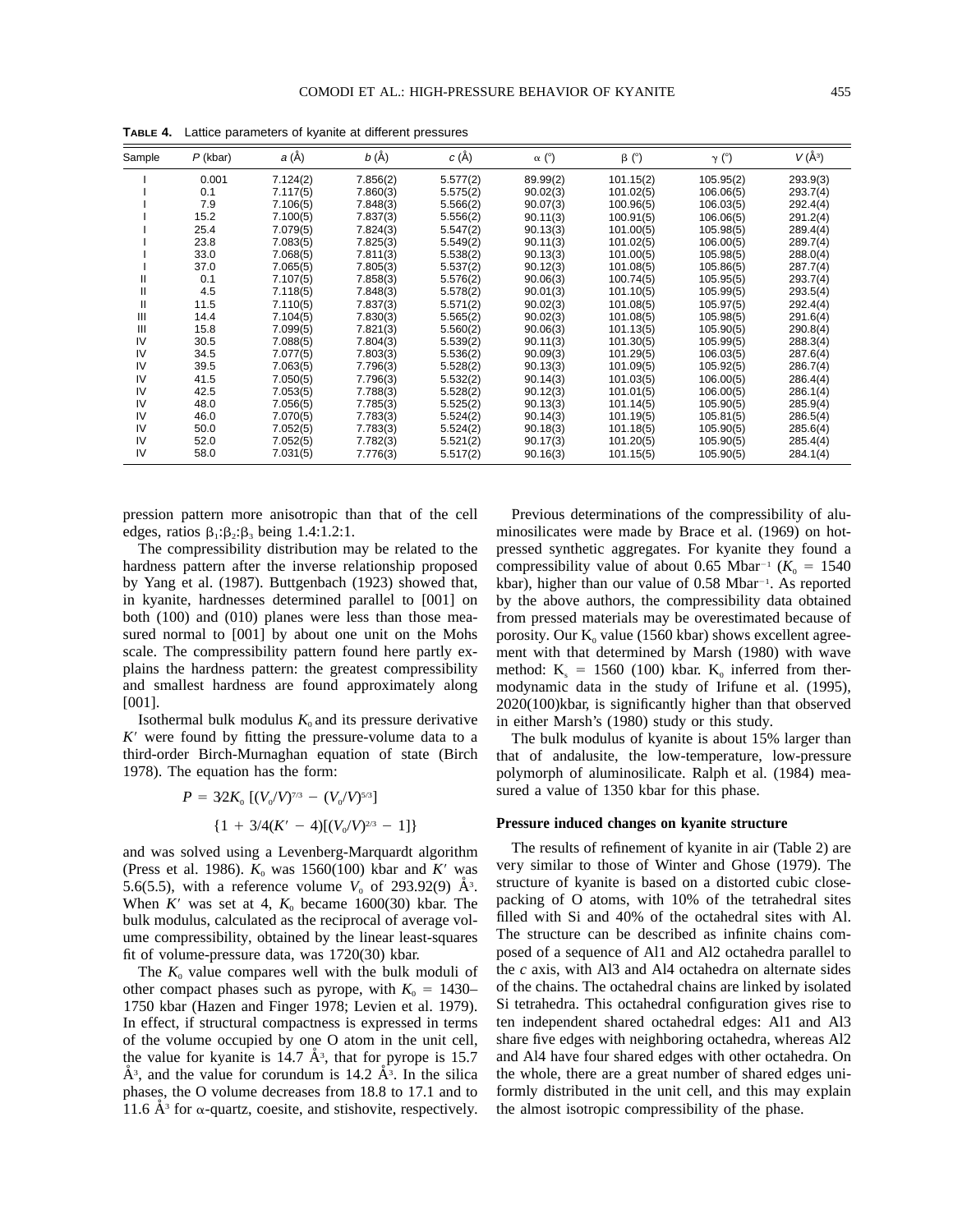

**FIGURE 1.** Unit-cell parameters *a, b,* and *c* of kyanite vs. pressure. Open squares: sample I; full circles: sample II; diamonds: sample III; full triangles: sample IV. Error for pressure: about 0.5 kbar. Top right: regression line equation.

To examine structural evolution with pressure more in detail, we may compare the structural refinements obtained with data collected at 0.1, 25.4, 37, and 47 kbar, as well as in room conditions. The results are as follows. (1) The Si1 and Si2 silicon tetrahedra do not change with increased pressure, either as regards the average bond distances or the polyhedral volumes (Tables 6 and 7); this result is normal in silicates in this pressure range. (2) In room conditions, the four crystallographically independent Al octahedra show a limited variational range both



**FIGURE** 2. *V/V*<sub>o</sub> as a function of *P*. Symbols as in Fig. 1. Dashed line: linear fit of volume-pressure data; continuous line: fit with a quadratic curve.

in average bond lengths (from 1.897  $\AA$  of Al4 to 1.918 Å of Al3) and in volumes [(from 8.93(1)  $A^3$  of Al4 to 9.17(1)  $\AA$ <sup>3</sup> of Al3)]. However, with increased pressure the behavior of the four polyhedra changes. The average bulk moduli for the various polyhedra calculated from linear regressions are the same for Al1 and Al2, equal to 1280(150) kbar, and equal to 2380(200) kbar for Al3. The Al4 octahedron turns out to be incompressible. In effect, the  $\langle$ Al4-O $\rangle$  mean distance is very short, smaller than the sum of the ionic radii of Al and O  $(1.915 \text{ Å})$ ; Shannon 1976). Also in other structures, for example clinozoisite (Comodi and Zanazzi 1997), Al octahedra with short Al-O distances are incompressible in this pressure range, whereas the Al3 octahedron, in spite of its larger average bond distance, has a bulk modulus about twice that of Al1 and Al2.

Octahedral bond lengths decrease with pressure at a rate which is sometimes independent of bond strength. That is, some shorter distances, with higher bond strengths, decrease with *P* more than the longer ones. This is the case, for example, of the short Al1-O9 and Al1-O10 (Table 6) which decrease more than the longer Al1-O7. Nevertheless, on the whole, Al octahedra tend to become more regular with pressure. Table 7 lists the linear and angular distortions as calculated with Robinson's relationship (Robinson et al. 1971) for all polyhedra. In the Al2, Al3, and Al4 octahedra, a trend toward regularization with pressure is evident, especially the angular distortion. Since the octahedra form a complex arrangement sharing edges, the structural evolution with *P* must

**TABLE 5.** Principal strain components of compressibility

| Principal strain<br>components        |     | Orientation of principal axes (°) with respect to |     |
|---------------------------------------|-----|---------------------------------------------------|-----|
| (per kbar $\times$ 10 <sup>-4</sup> ) |     |                                                   |     |
| 2.23                                  | 101 | 54                                                | 37  |
| 2.04                                  | 14  | 106                                               | 88  |
| 1.65                                  | 82  | 40                                                | 127 |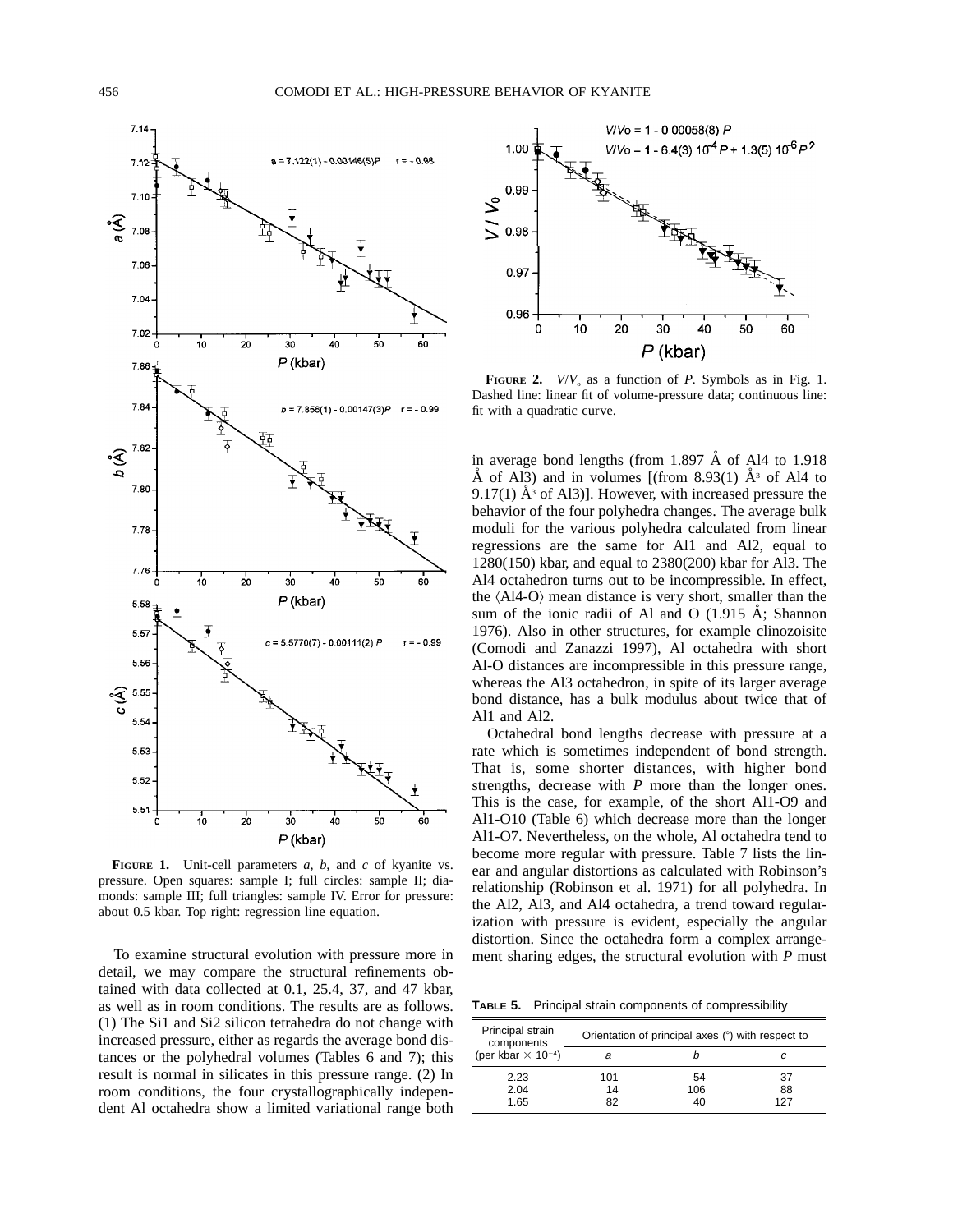**TABLE 6.** Bond distances (A) of kyanite at different pressures

| $P$ (kbar)                | 0.001    | 0.1     | 25.4    | 37      | 47      |
|---------------------------|----------|---------|---------|---------|---------|
| Si1-O5                    | 1.644(2) | 1.65(3) | 1.62(3) | 1.61(4) | 1.58(4) |
| Si1-O10                   | 1.645(1) | 1.61(3) | 1.61(2) | 1.62(3) | 1.69(3) |
| Si1-O4                    | 1.632(1) | 1.63(1) | 1.63(1) | 1.63(1) | 1.64(2) |
| Si1-O8                    | 1.621(1) | 1.63(1) | 1.62(1) | 1.62(1) | 1.62(2) |
| $\langle$ Si1-O $\rangle$ | 1.635    | 1.63    | 1.62    | 1.62    | 1.63    |
| Si2-O1                    | 1.642(1) | 1.67(2) | 1.63(2) | 1.64(2) | 1.59(2) |
| Si2-O7                    | 1.627(2) | 1.62(1) | 1.61(1) | 1.61(2) | 1.61(2) |
| Si2-O9                    | 1.647(2) | 1.62(3) | 1.63(3) | 1.64(4) | 1.69(4) |
| Si2-O3                    | 1.630(1) | 1.63(1) | 1.63(1) | 1.63(1) | 1.62(1) |
| $\langle$ Si2-O $\rangle$ | 1.636    | 1.63    | 1.63    | 1.63    | 1.63    |
| AI1-O2                    | 1.872(1) | 1.83(2) | 1.84(2) | 1.86(3) | 1.88(3) |
| AI1-O6                    | 1.885(1) | 1.88(3) | 1.89(2) | 1.91(3) | 1.88(3) |
| AI1-07                    | 1.975(2) | 1.98(1) | 1.97(1) | 1.97(1) | 1.96(2) |
| AI1-08                    | 1.988(1) | 1.99(1) | 1.98(1) | 1.96(2) | 1.96(2) |
| AI1-O9                    | 1.845(1) | 1.86(2) | 1.84(2) | 1.80(2) | 1.78(2) |
| Al1-O10                   | 1.854(1) | 1.88(3) | 1.85(3) | 1.83(3) | 1.79(4) |
| $\langle$ Al1-O $\rangle$ | 1.903    | 1.90    | 1.89    | 1.89    | 1.88    |
| AI2-O3                    | 1.881(1) | 1.89(1) | 1.87(1) | 1.87(1) | 1.87(2) |
| AI2-04                    | 1.892(1) | 1.89(1) | 1.89(1) | 1.86(2) | 1.87(2) |
| AI2-O6                    | 1.913(1) | 1.94(2) | 1.92(1) | 1.92(2) | 1.88(2) |
| Al2-O2                    | 1.939(2) | 1.91(3) | 1.91(3) | 1.90(3) | 1.94(4) |
| AI2-010                   | 1.923(1) | 1.96(2) | 1.93(2) | 1.93(2) | 1.87(3) |
| AI2-O9                    | 1.934(2) | 1.93(2) | 1.92(3) | 1.90(3) | 1.88(4) |
| $\langle$ Al2-O $\rangle$ | 1.914    | 1.92    | 1.91    | 1.90    | 1.89    |
| AI3-O3                    | 1.924(1) | 1.92(1) | 1.90(1) | 1.89(1) | 1.90(2) |
| AI3-05                    | 1.861(2) | 1.86(2) | 1.86(2) | 1.86(2) | 1.86(2) |
| AI3-O6                    | 1.883(2) | 1.88(1) | 1.88(1) | 1.87(2) | 1.87(2) |
| AI3-O7                    | 1.888(1) | 1.89(2) | 1.87(2) | 1.87(3) | 1.89(3) |
| AI3-O2                    | 1.985(1) | 2.01(3) | 2.02(3) | 2.01(3) | 1.94(4) |
| AI3-O6                    | 1.969(1) | 1.96(2) | 1.95(2) | 1.93(3) | 1.96(3) |
| $\langle$ Al3-O $\rangle$ | 1.918    | 1.92    | 1.91    | 1.90    | 1.90    |
| AI4-O2                    | 1.847(1) | 1.86(2) | 1.85(2) | 1.85(2) | 1.84(2) |
| AI4-08                    | 1.875(1) | 1.88(1) | 1.86(1) | 1.86(2) | 1.85(2) |
| AI4-01                    | 1.819(2) | 1.82(1) | 1.81(1) | 1.81(2) | 1.83(2) |
| AI4-04                    | 1.910(2) | 1.91(2) | 1.90(2) | 1.90(3) | 1.86(3) |
| AI4-05                    | 1.935(1) | 1.91(3) | 1.94(3) | 1.95(3) | 1.98(4) |
| AI4-01                    | 1.997(1) | 1.98(2) | 1.99(2) | 1.99(2) | 2.03(2) |
| $\langle$ Al4-O $\rangle$ | 1.897    | 1.89    | 1.89    | 1.89    | 1.90    |

be analyzed by determining the Al-Al separation across the shared edges. Looking at the changes in Al-Al separation (Table 8) an unexpected result stands out: the largest reduction involves Al2-Al3 and Al2-Al4, whereas the average distances between Al1-Al2, the two most compressible octahedra, remain almost unchanged. In fact, the Al1 and Al2 octahedra are linked along the *c* axis by tetrahedral edges O8-O4 and O7-O3 (see Fig. 11 in Winter and Ghose 1979), which do not change with pressure: O4-O8 is  $2.64(1)$  Å at 0.1 kbar and  $2.65(2)$  at 47 kbar, and O3-O7 is  $2.63(1)$  Å at 0.1 kbar and  $2.62(2)$  Å at 47 kbar. So the reduction of the distance between Al1 and Al2 does not occur along the *c* axis, but along the Al4- Al1-Al3 and Al4-Al2-Al3 directions.

#### **High-pressure high-temperature behavior**

Thermal expansion data obtained from single-crystal X-ray diffraction by Winter and Ghose (1979) and those previously determined by powder diffraction by Skinner et al. (1961) allow us to compare the structural behavior of kyanite with different intensive variables and to verify whether the antisymmetric behavior observed in many crystal structures (e.g., Hazen and Finger 1982) is also followed by this phase.

The thermal strain ellipsoid for kyanite determined be-

**TABLE 7.** Polyhedral volumes ( $A^{3}$ ), distortion parameters, and polyhedral bulk moduli (kbar) of kyanite

| $\mathsf{P}$<br>(kbar)    | 0.001    | 0.1     | 25.4    | 37      | 47      | Κ         |
|---------------------------|----------|---------|---------|---------|---------|-----------|
|                           |          |         |         |         |         |           |
| VSi1                      | 2.242(4) | 2.22(8) | 2.18(8) | 2.17(8) | 2.23(9) |           |
| $\langle \lambda \rangle$ | 1.00     | 1.00    | 1.00    | 1.00    | 1.00    |           |
| $\delta^2$                | 4.6      | 6.4     | 6.2     | 8.9     | 7.2     |           |
| VSi <sub>2</sub>          | 2.243(4) | 2.24(8) | 2.20(8) | 2.22(8) | 2.21(8) |           |
| $\langle \lambda \rangle$ | 1.00     | 1.00    | 1.00    | 1.00    | 1.00    |           |
| $\delta^2$                | 7.1      | 8.9     | 8.5     | 5.3     | 7.8     |           |
| VAI1                      | 8.99(1)  | 9.0(2)  | 8.8(2)  | 8.8(2)  | 8.6(2)  | 1280(150) |
| $\langle \lambda \rangle$ | 1.02     | 1.01    | 1.01    | 1.02    | 1.02    |           |
| $\delta^2$                | 47.7     | 40.0    | 44.8    | 50.6    | 53.6    |           |
| VAI <sub>2</sub>          | 9.15(1)  | 9.2(2)  | 9.0(2)  | 8.9(2)  | 8.8(3)  | 1280(150) |
| $\langle \lambda \rangle$ | 1.01     | 1.01    | 1.01    | 1.01    | 1.01    |           |
| $\delta^2$                | 50.8     | 58.4    | 49.9    | 47.7    | 46.4    |           |
| VAI <sub>3</sub>          | 9.17(1)  | 9.2(2)  | 9.1(2)  | 9.0(2)  | 9.0(3)  | 2380(200) |
| $\langle \lambda \rangle$ | 1.02     | 1.02    | 1.02    | 1.02    | 1.02    |           |
| $\delta^2$                | 57.0     | 58.4    | 57.8    | 52.4    | 48.6    |           |
| VAI <sub>4</sub>          | 8.93(1)  | 8.9(2)  | 8.9(2)  | 8.9(2)  | 8.9(3)  |           |
| $\langle \lambda \rangle$ | 1.01     | 1.01    | 1.00    | 1.01    | 1.01    |           |
| $\delta^2$                | 42.0     | 42.0    | 42.6    | 45.9    | 37.8    |           |
| Note:                     |          |         |         |         |         |           |

|  | n<br>$i=1$ | $\langle \lambda \rangle = \sum \left[ (l_i/l_0)^2/n \right]$ |  |
|--|------------|---------------------------------------------------------------|--|
|  |            |                                                               |  |

$$
\delta^2 = \sum_{i=1}^n [(\theta_i - \theta_0)^2/(n-1)]
$$

tween 25 and 800  $\degree$ C by Winter and Ghose (1979), shows a slightly more anisotropic strain with respect to the compressibility strain, with  $\alpha_1:\alpha_2:\alpha_3 = 1.8:1.4:1$ . The largest thermal expansion coefficient forms an angle of about  $15^{\circ}$ with the *c* axis. So with *T* and *P* the largest variation occurs along a direction forming a small angle with the *c* axis.

By comparing our data with those of Winter and Ghose (1979), the inverse relationship is observed in all geometrical parameters. The  $\alpha$  angle increases with *P* whereas it decreases with *T*. The angles  $\beta$  and  $\gamma$  remain almost unchanged with *P* as well as with the *T* increase. Whereas the octahedra become more regular with pressure, their distortion in terms of both longitudinal and shear strain increases with temperature.

Assuming that the variations induced by *T* and *P* are cumulative and that  $(\partial \alpha/\partial P)_T$  and  $(\partial \beta/\partial T)_P$  derivatives are zero, we may determine the conditions that do not change the structure with respect to room conditions, at least from the volumetric point of view. The  $\beta_v/\alpha_v$  ratio, obtained from the cell volume average compressibility and

**TABLE 8.** Al-Al separation (A˚)

| $P$ (kbar)                                                                                                         | 0.001                                                                                                                | 0.1                                                                                                             | 25.4                                                                                                            | 37                                                                                                            | 47                                                                                                           |
|--------------------------------------------------------------------------------------------------------------------|----------------------------------------------------------------------------------------------------------------------|-----------------------------------------------------------------------------------------------------------------|-----------------------------------------------------------------------------------------------------------------|---------------------------------------------------------------------------------------------------------------|--------------------------------------------------------------------------------------------------------------|
| AI1-AI4<br>AI1-AI3<br>$AI2-AI3$<br>AI2-AI4<br>AI1-AI2<br>AI1-AI2<br>$AI3-AI3'$<br>AI1-AI3<br>$AI3-Al4$<br>AI4-AI4' | 2.869(1)<br>2.879(1)<br>2.858(1)<br>2.825(1)<br>2.791(1)<br>2.799(1)<br>2.866(1)<br>2.855(1)<br>2.792(1)<br>2.759(1) | 2.87(1)<br>2.867(8)<br>2.864(6)<br>2.82(1)<br>2.781(7)<br>2.805(6)<br>2.89(1)<br>2.84(2)<br>2.781(8)<br>2.76(1) | 2.87(1)<br>2.852(9)<br>2.841(6)<br>2.82(1)<br>2.768(7)<br>2.791(6)<br>2.87(1)<br>2.86(2)<br>2.792(8)<br>2.74(1) | 2.86(1)<br>2.86(1)<br>2.829(7)<br>2.80(1)<br>2.760(9)<br>2.792(7)<br>2.86(1)<br>2.86(2)<br>2.79(1)<br>2.74(1) | 2.83(2)<br>2.85(1)<br>2.814(9)<br>2.77(1)<br>2.77(1)<br>2.770(9)<br>2.84(2)<br>2.85(2)<br>2.77(1)<br>2.74(2) |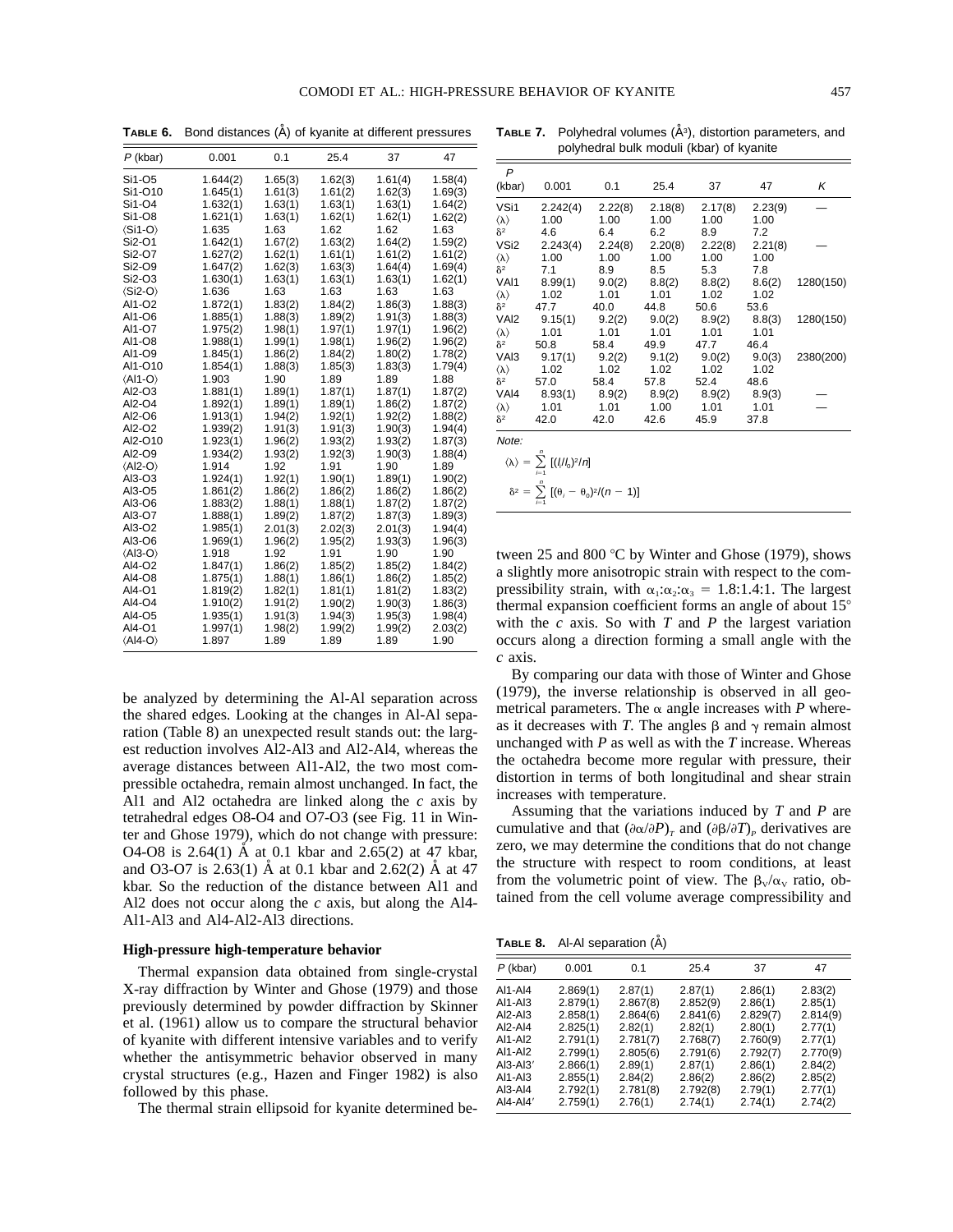the average thermal expansion as determined by Winter and Ghose (1979), is 23 °C/kbar. This result is similar to that measured for high-pressure minerals such as magnesiochloritoid (Comodi et al. 1992), for which the geometric invariance condition is obtained at gradients of about 23 °C/kbar, or for lawsonite (Comodi and Zanazzi 1996) with a gradient of 29  $\degree$ C/kbar.

The observed antisymmetric behavior of kyanite with *T* and *P* shows that, at first approximation, the effects of pressure and temperature are additive, and the following equation of state may be defined:  $V/V_0 = 1 + 3.00(7) \times$  $10^{-5}$  *T*  $-$  5.8(1)  $\times$  10<sup>-4</sup> *P*, where *T* is in °C and *P* in kbar. This equation may be applied at crustal *P-T* conditions.

## **The stability of kyanite**

Kyanite decomposes with increasing pressure to its constituents stishovite and corundum between 140 kbar at 1000 °C and 175 kbar at 2000 °C (Schmidt et al. 1997) through a reaction with a gently positive d*P*/d*T* slope with kyanite lies on the high-temperature, low-pressure side of the reaction. Lower pressures (120–130 kbar, depending on temperature) for breakdown of kyanite were observed by Irifune et al. (1995). On the contrary at low pressure Harlov and Newton (1993) reversed the metastable equilibrium kyanite = corundum + quartz which again has a positive d*P*/d*T* slope, but with kyanite is on the low-temperature, high-pressure side of the reaction. Such metastable reaction has been claimed to be of significance in natural occurrences for high-grade metamorphic rocks (Harlov and Newton 1993, and references therein).

New volume properties of kyanite may help to unravel reaction mechanisms which determine the stability field of kyanite and its breakdown reactions at both low and high pressure. Figure 3a shows the evolution with pressure of molar volumes of kyanite compared with those of corundum  $+$  quartz, corundum  $+$  coesite, and corundum 1 stishovite (see Schmidt et al. 1997, for the data used). As long as quartz or coesite are present in association with corundum, kyanite should be favored on the highpressure side of decomposition reactions by a significantly lower volume.

Coesite-stishovite transformation causes a decrease of the volume for the assemblage corundum  $+$  SiO<sub>2</sub> in the order of 10%, and purely from a geometrical point of view, the breakdown of kyanite should occur. Despite such volumetric handicap, kyanite persists more than 40 kbar in excess of coesite-stishovite transition. This behavior can be explained by entropy properties of  $SiO<sub>2</sub>$ polymorphs. Figure 3b demonstrates that coesite-stishovite transition causes a large decrease of the entropy for corundum  $+$  SiO<sub>2</sub>, which becomes much lower than that of kyanite. Thus, the relatively high entropy of kyanite counterbalances its relatively large volume and kyanite is stable as long as the free energy function for kyanite is lower than the one for corundum  $+$  stishovite.

Because of the large  $\Delta V$  and  $\Delta S$  of the reaction coesite to stishovite and because of their opposite sign, the breakdown reaction kyanite = corundum  $+$  SiO<sub>2</sub> conserves the





**FIGURE 3. (**a**)** Molar volumes (J/kbar) vs pressure (bar) of  $corundum + quartz$ ,  $corundum + cosite$ ,  $kyanite$ , and  $corundum$ 1 stishovite calculated at 1500 8C. (**b**) Molar entropy, *S* (J/K) vs.  $P$  (kbar) of corundum  $+$  silica polymorphs and kyanite. Data for reaction kyanite  $\leftrightarrow$  corundum + stishovite from Schmidt et al. (1997). Steps correspond to pressures at which quartz  $\leftrightarrow$  coesite and coesite  $\leftrightarrow$  stishovite transitions take place. See Schmidt et al. (1997) for references.

sign of d*P/*d*T* slope both in quartz, and in coesite, and in stishovite stability fields, but products and reactants should interchange at coesite-stishovite transformation.

#### **ACKNOWLEDGMENTS**

We would like to thank R.T. Downs for kindly providing the program for the Birch Murnaghan fit. This work was supported by CNR and MURST (ex 40% and 60% funds) grants to PFZ.

#### **REFERENCES CITED**

- Ahmed-Zaïd, I. and Madon, M. (1991) A high-pressure form of  $AI<sub>2</sub>SiO<sub>5</sub>$ as a possible host of aluminum in the lower mantle. Nature, 353, 426– 428.
- Birch, F. (1978) Finite strain isotherm and velocities for single-crystal and